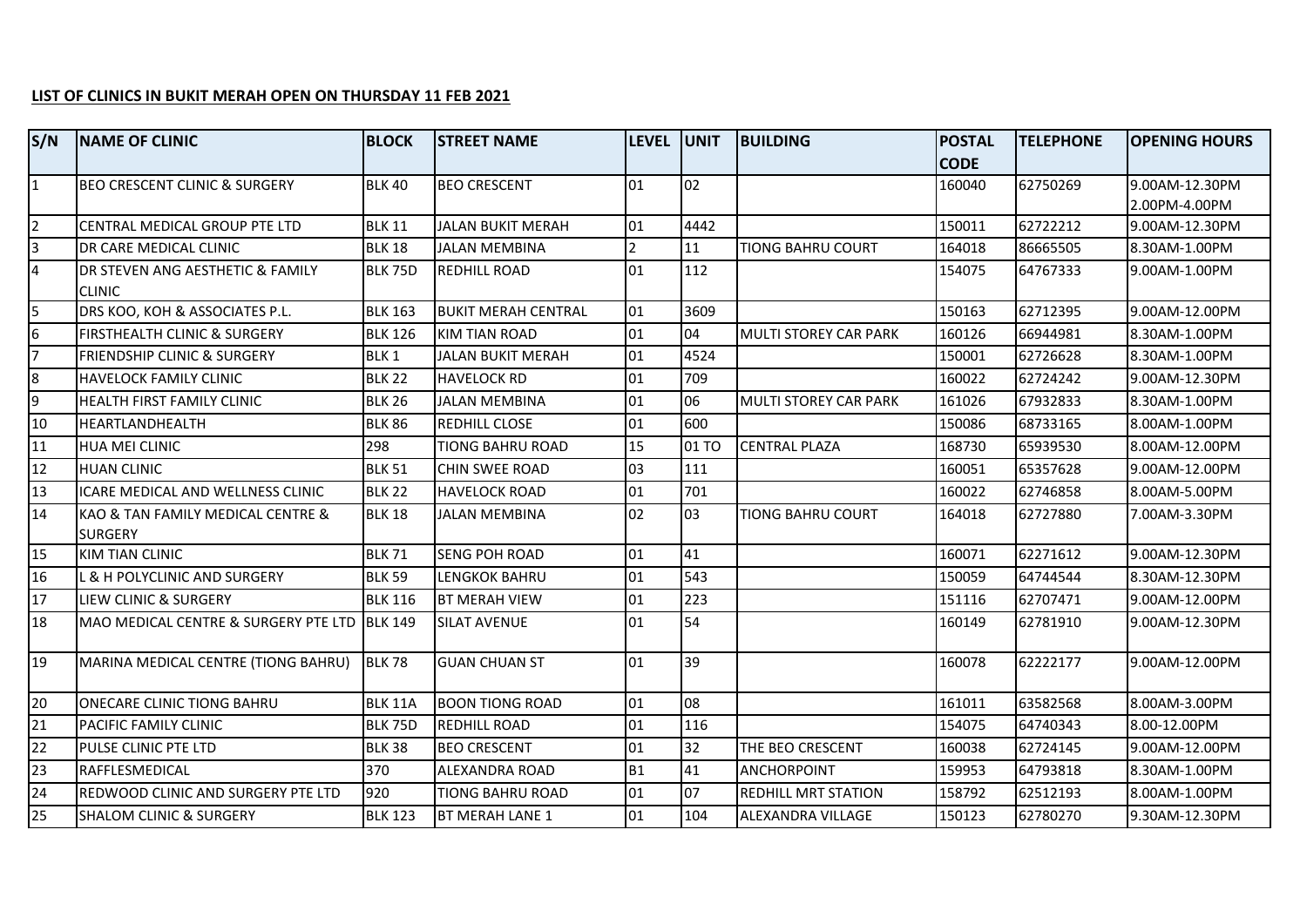| S/N        | <b>INAME OF CLINIC</b>             | <b>IBLOCK</b> | <b>ISTREET NAME</b>    | <b>ILEVEL JUNIT</b> |        | <b>IBUILDING</b>         | <b>IPOSTAL</b> | <b>ITELEPHONE</b> | <b>IOPENING HOURS</b> |
|------------|------------------------------------|---------------|------------------------|---------------------|--------|--------------------------|----------------|-------------------|-----------------------|
|            |                                    |               |                        |                     |        |                          | ICODE          |                   |                       |
| 126        | <b>ITIONG BAHRU MEDICAL CENTRE</b> | l 10          | <b>IKIM TIAN ROAD</b>  |                     |        | <b>IKAI FOOK MANSION</b> | 169248         | 62727966          | 10.00AM-12.30PM       |
| 127        | <b>IWHITECOAT MEDICAL</b>          | '201          | <b>HENDERSON ROAD</b>  | 105                 | 11/12  | <b>LAPEX @ HENDERSON</b> | '159545        | 69096609          | 19.00AM-1.00PM        |
| <b>128</b> | <b>IYIM CLINIC</b>                 | 11A           | <b>BOON TIONG ROAD</b> | 102                 | 03/04/ |                          | 161011         | 62707587          | 8.00AM-12.30PM        |

## **LIST OF CLINICS IN BUKIT MERAH OPEN ON FRIDAY 12 FEB 2021**

| S/N | <b>INAME OF CLINIC</b>                    | <b>IBLOCK</b> | <b>ISTREET NAME</b>    | <b>ILEVEL IUNIT</b> |      | <b>IBUILDING</b> | <b>IPOSTAL</b> | <b>ITELEPHONE</b> | <b>IOPENING HOURS</b> |
|-----|-------------------------------------------|---------------|------------------------|---------------------|------|------------------|----------------|-------------------|-----------------------|
|     |                                           |               |                        |                     |      |                  | <b>CODE</b>    |                   |                       |
|     | <b>IHEARTLANDHEALTH</b>                   | <b>BLK 86</b> | <b>IREDHILL CLOSE</b>  | 101                 | 600  |                  | 150086         | 68733165          | 18.00AM-1.00PM        |
|     | <b>IICARE MEDICAL AND WELLNESS CLINIC</b> | <b>BLK 22</b> | <b>HAVELOCK ROAD</b>   | 101                 | 701  |                  | 160022         | 62746858          | 10.00AM-5.00PM        |
|     | <b>IMEDEN CLINIC &amp; SURGERY</b>        | <b>BLK 59</b> | <b>LENGKOK BAHRU</b>   | 101                 | 1553 |                  | 150059         | 64741734          | 10.30AM-2.00PM        |
|     | <b>IONECARE CLINIC TIONG BAHRU</b>        | BLK 11A       | <b>BOON TIONG ROAD</b> | 01                  | 108  |                  | 161011         | 63582568          | 15.00PM-9.00PM        |

## **LIST OF CLINICS IN BUKIT MERAH OPEN ON SATURDAY 13 FEB 2021**

| S/N | <b>INAME OF CLINIC</b>                            | <b>BLOCK</b>   | <b>ISTREET NAME</b>    | <b>ILEVEL IUNIT</b> |     | <b>IBUILDING</b>           | <b>POSTAL</b> | <b>ITELEPHONE</b> | <b>IOPENING HOURS</b> |
|-----|---------------------------------------------------|----------------|------------------------|---------------------|-----|----------------------------|---------------|-------------------|-----------------------|
|     |                                                   |                |                        |                     |     |                            | <b>CODE</b>   |                   |                       |
|     | IHEARTLANDHEALTH                                  | BLK 86         | <b>IREDHILL CLOSE</b>  | l01                 | 600 |                            | 150086        | 68733165          | 8.00AM-1.00PM         |
|     | ICARE MEDICAL AND WELLNESS CLINIC                 | <b>BLK 22</b>  | <b>HAVELOCK ROAD</b>   | 01                  | 701 |                            | 160022        | 62746858          | 10.00AM-5.00PM        |
|     | <b>IKAO &amp; TAN FAMILY MEDICAL CENTRE &amp;</b> | BLK 18         | JALAN MEMBINA          | 02                  | 103 | <b>I</b> TIONG BAHRU COURT | 164018        | 62727880          | 13.30PM-11.00PM       |
|     | <b>SURGERY</b>                                    |                |                        |                     |     |                            |               |                   |                       |
|     | <b>IMEDEN CLINIC &amp; SURGERY</b>                | <b>BLK 59</b>  | <b>ILENGKOK BAHRU</b>  | 01                  | 553 |                            | 150059        | 64741734          | 10.30AM-2.00PM        |
|     | <b>ONECARE CLINIC TIONG BAHRU</b>                 | <b>BLK 11A</b> | <b>BOON TIONG ROAD</b> | 01                  | 108 |                            | 161011        | 63582568          | 8.00AM-1.00PM         |

## **LIST OF CLINICS IN BUKIT MERAH OPEN ON SUNDAY 14 FEB 2021**

| S/N | <b>INAME OF CLINIC</b>                    | <b>BLOCK</b>  | <b>ISTREET NAME</b>      | <b>LEVEL UNIT</b> |      | <b>IBUILDING</b> | <b>IPOSTAL</b><br>ICODE | <b>ITELEPHONE</b> | <b>IOPENING HOURS</b> |
|-----|-------------------------------------------|---------------|--------------------------|-------------------|------|------------------|-------------------------|-------------------|-----------------------|
|     | <b>IBEO CRESCENT CLINIC &amp; SURGERY</b> | <b>BLK 40</b> | <b>IBEO CRESCENT</b>     | l01               | 102  |                  | 160040                  | 62750269          | 19.00AM-12.00PM       |
|     | <b>ICENTRAL MEDICAL GROUP PTE LTD</b>     | BLK 11        | <b>JALAN BUKIT MERAH</b> | 01                | 4442 |                  | 150011                  | 62722212          | 19.00AM-12.30PM       |